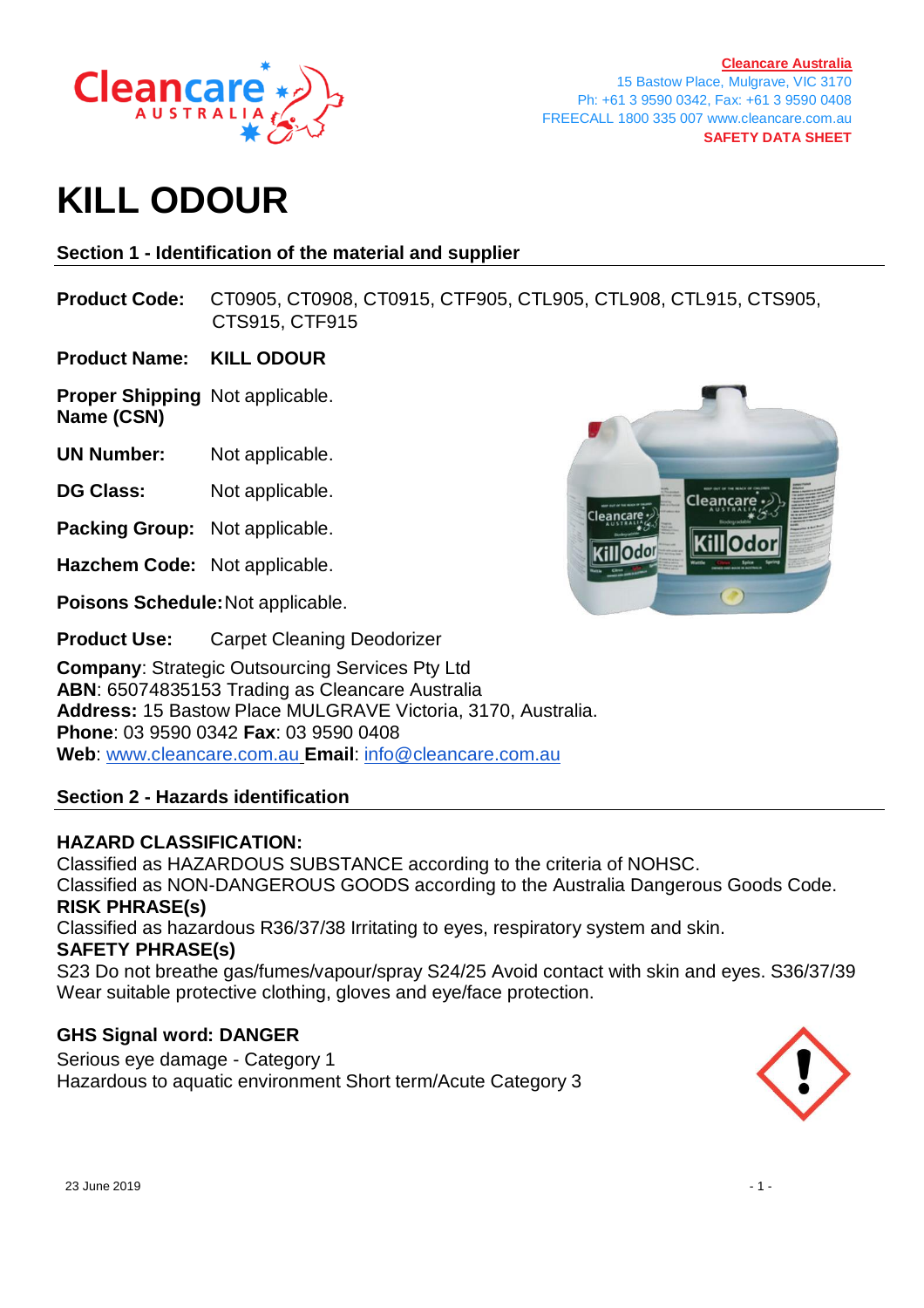

# **Section 3 - Composition/information on ingredients**

| <b>Name</b><br>Benzalkonium Chloride       | <b>CAS</b><br>68424-85-1 | <b>Proportion</b><br>$1 - 10%$ |
|--------------------------------------------|--------------------------|--------------------------------|
| Ethanol                                    | Ethanol                  | Ethanol                        |
| Ingredients determined not to be hazardous | Not required             | <b>Balance</b>                 |

#### **Section 4 - First aid measures**

| <b>Swallowed</b>                      | DO NOT induce vomiting. Immediately wash mouth with water and<br>give plenty of<br>water to drink. Seek immediate medical assistance.                                                                                                                                                                                                 |
|---------------------------------------|---------------------------------------------------------------------------------------------------------------------------------------------------------------------------------------------------------------------------------------------------------------------------------------------------------------------------------------|
| <b>Eye</b>                            | If contact with the eye(s) occur, wash with copious amounts of water f<br>approximately 15 minutes holding eyelid(s) open. Take care not to<br>rinse<br>contaminated water into the non-affected eye. SEEK IMMEDIATE<br><b>MEDICAL</b><br>ATTENTION.                                                                                  |
| <b>Skin</b>                           | Remove all contaminated clothing. Wash gently and thoroughly with<br>water and<br>non-abrasive soap for 15 minutes. Ensure contaminated clothing is<br>washed<br>before re-use or discard. If contact more than of minor nature, seek<br>medical<br>attention.<br>Remove the source of contamination or move the victim to fresh air. |
| <b>Inhaled</b>                        | Ensure<br>airways are clearer and have a qualified person give oxygen through<br>a<br>facemask if breathing is difficult. Seek medical attention.                                                                                                                                                                                     |
| <b>First Aid</b><br><b>Facilities</b> | Eye wash and normal washroom facilities.                                                                                                                                                                                                                                                                                              |
|                                       | Advice to Doctor Treat symptomatically or consult a Poisons Information Centre.                                                                                                                                                                                                                                                       |

#### **Section 5 - Fire fighting measures**

| <b>Hazardous</b>                | Oxides of carbon (CO, CO2) and nitrogen (NOx)                                                                              |
|---------------------------------|----------------------------------------------------------------------------------------------------------------------------|
| <b>Fire Fighting Precaution</b> | Wear Self-Contained Breathing Apparatus (S.C.B.A.)                                                                         |
| <b>Extinguishing Media</b>      | and full protective clothing to minimise skin exposure<br>Use appropriate fire extinguisher for surrounding<br>environment |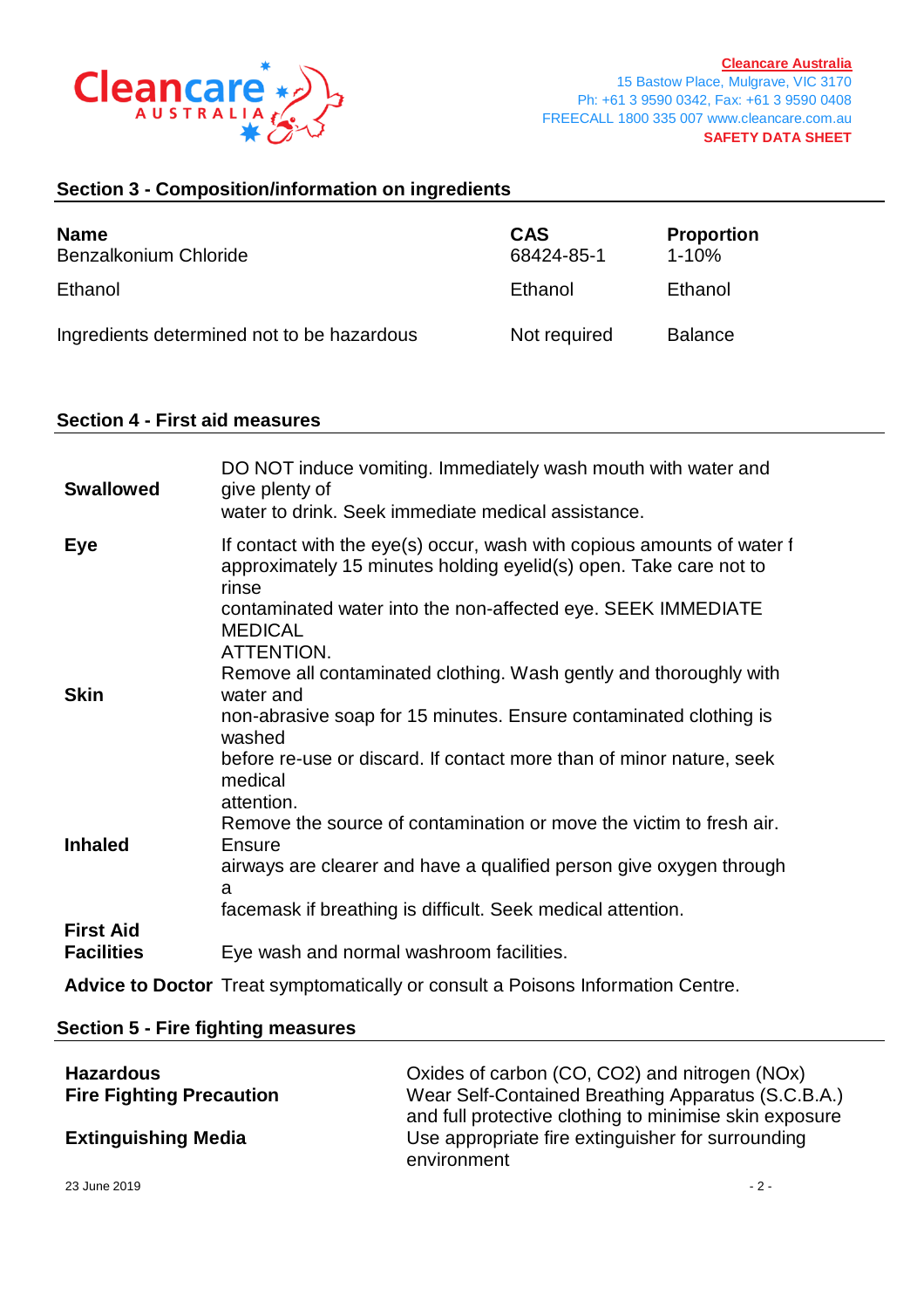

### **Hazchem Code** None Allocated

#### **Section 6 - Accidental release measures**

# Accidental Release In the event of any major spills prevent large quantities of this material entering waterways, drains or sewers. Wear appropriate protective equipment to prevent skin and eye contact.

# **Section 7 - Handling and storage**

| <b>Storage</b><br><b>Precautions</b> | Store in a cool dry place, out of direct sunlight. Avoid contact with<br>incompatible materials that support combustion, such as strong oxidising<br>agents.                                                                                    |
|--------------------------------------|-------------------------------------------------------------------------------------------------------------------------------------------------------------------------------------------------------------------------------------------------|
| <b>Transport</b>                     | Not classified as a Dangerous Good, according to the Australian Code for<br>the Transport of Dangerous Goods by Road and Rail (6th Edition).                                                                                                    |
| <b>Storage</b>                       |                                                                                                                                                                                                                                                 |
| <b>Regulations</b>                   | This material is a SCHEDULED (S5) POISON and must be stored,<br>handled and maintained according to the appropriate Commonwealth<br>Regulations.                                                                                                |
| <b>Handling</b>                      | Wear appropriate protective equipment to prevent skin and eye contact.<br>Ensure a high level of personal hygiene is maintained when using this<br>product. That is, always wash hands before eating, drinking, smoking or<br>using the toilet. |

#### **Section 8 - Exposure controls/personal protection**

| <b>Exposure Limits</b>                   | No exposure standards have been established for this<br>material, however, the TWA National Occupational Health<br>And Safety Commission (NOHSC) exposure standards<br>for dust not otherwise specified is 10 mg/m3 |
|------------------------------------------|---------------------------------------------------------------------------------------------------------------------------------------------------------------------------------------------------------------------|
| <b>Eng. Controls</b>                     | Natural ventilation should be sufficient, however where<br>dust is generated the use of a mechanical exhaust<br>ventilation system is recommended                                                                   |
| <b>Respirator Type (AS 1716)</b>         | No special respiratory protection required under normal<br>conditions of use                                                                                                                                        |
| <b>Eye Protection</b>                    | The use of chemical goggles or safety glasses with side<br>shield protection is recommended                                                                                                                         |
| <b>Glove Type</b><br><b>Flammability</b> | The use of Nitrile or Neoprene gloves is recommended                                                                                                                                                                |
| <b>Fire Hazards</b>                      | May burn in a fire situation generating toxic fumes                                                                                                                                                                 |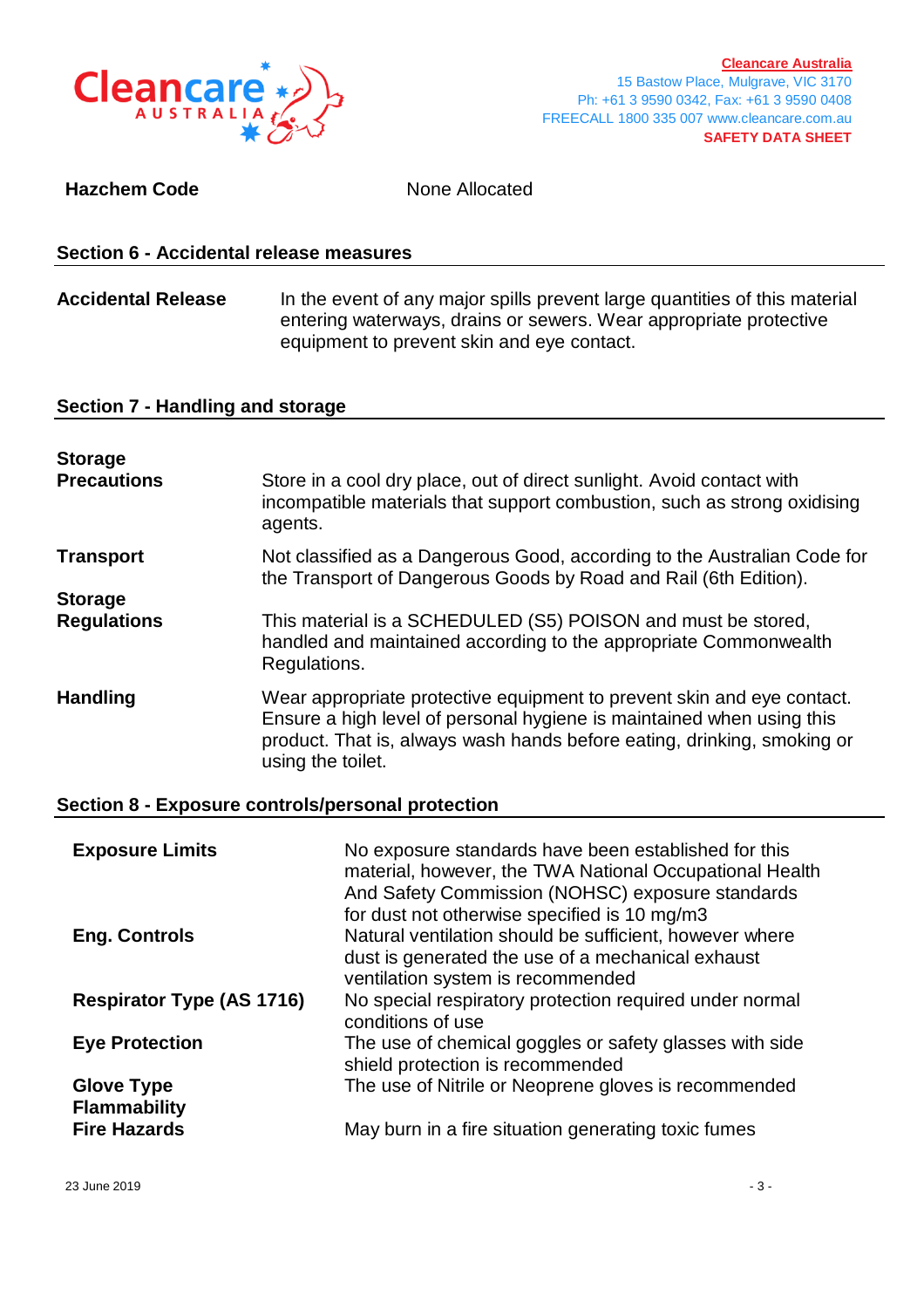

# **Section 9 - Physical and chemical properties**

| Appearance<br><b>Melting Point</b><br><b>Boiling Point</b><br><b>Vapour Pressure</b><br><b>Specific Gravity</b><br><b>Flash Point</b><br><b>Flamm. Limit LEL</b><br><b>Flamm. Limit UEL</b><br><b>Solubility in water</b><br><b>Other Properties</b> | Perfumed liquid, light yellow in colour<br>Not available<br>100C<br>Similar to water<br>$1.07$ (water=1)<br>Does not ignite<br>Not applicable<br>Not applicable<br>Soluble                                                                                                                                                                                                   |  |  |  |
|------------------------------------------------------------------------------------------------------------------------------------------------------------------------------------------------------------------------------------------------------|------------------------------------------------------------------------------------------------------------------------------------------------------------------------------------------------------------------------------------------------------------------------------------------------------------------------------------------------------------------------------|--|--|--|
| pH Value<br>5.7<br>Section 10 - Stability and reactivity                                                                                                                                                                                             |                                                                                                                                                                                                                                                                                                                                                                              |  |  |  |
| Stable under normal conditions of use<br><b>Stability</b><br><b>Haz. Polymerization</b><br>Will not occur<br><b>Haz. Decomp Products</b><br>Ammonia<br><b>Section 11 - Toxicological information</b>                                                 |                                                                                                                                                                                                                                                                                                                                                                              |  |  |  |
| <b>Toxicology</b><br><b>Section 12 - Ecological information</b>                                                                                                                                                                                      | No toxicity data is available for this material                                                                                                                                                                                                                                                                                                                              |  |  |  |
| <b>Environ. Protection</b>                                                                                                                                                                                                                           | Prevent large quantities of this material entering waterways, drains or<br>sewers                                                                                                                                                                                                                                                                                            |  |  |  |
| <b>Section 13 - Disposal considerations</b>                                                                                                                                                                                                          |                                                                                                                                                                                                                                                                                                                                                                              |  |  |  |
| <b>Spills &amp; Leaks</b>                                                                                                                                                                                                                            | Increase ventilation. Wear sufficient respiratory protection and protective<br>clothing. Sweep or vacuum material avoiding dust generation. Transfer<br>material to a suitable container for recycling or disposal. If large<br>quantities of this material enter the waterways contact the Environmental<br>Protection Authority, or your local Waste Management Authority. |  |  |  |
| <b>Disposal</b>                                                                                                                                                                                                                                      | In accordance with Local, State and Federal EPA waste regulations                                                                                                                                                                                                                                                                                                            |  |  |  |